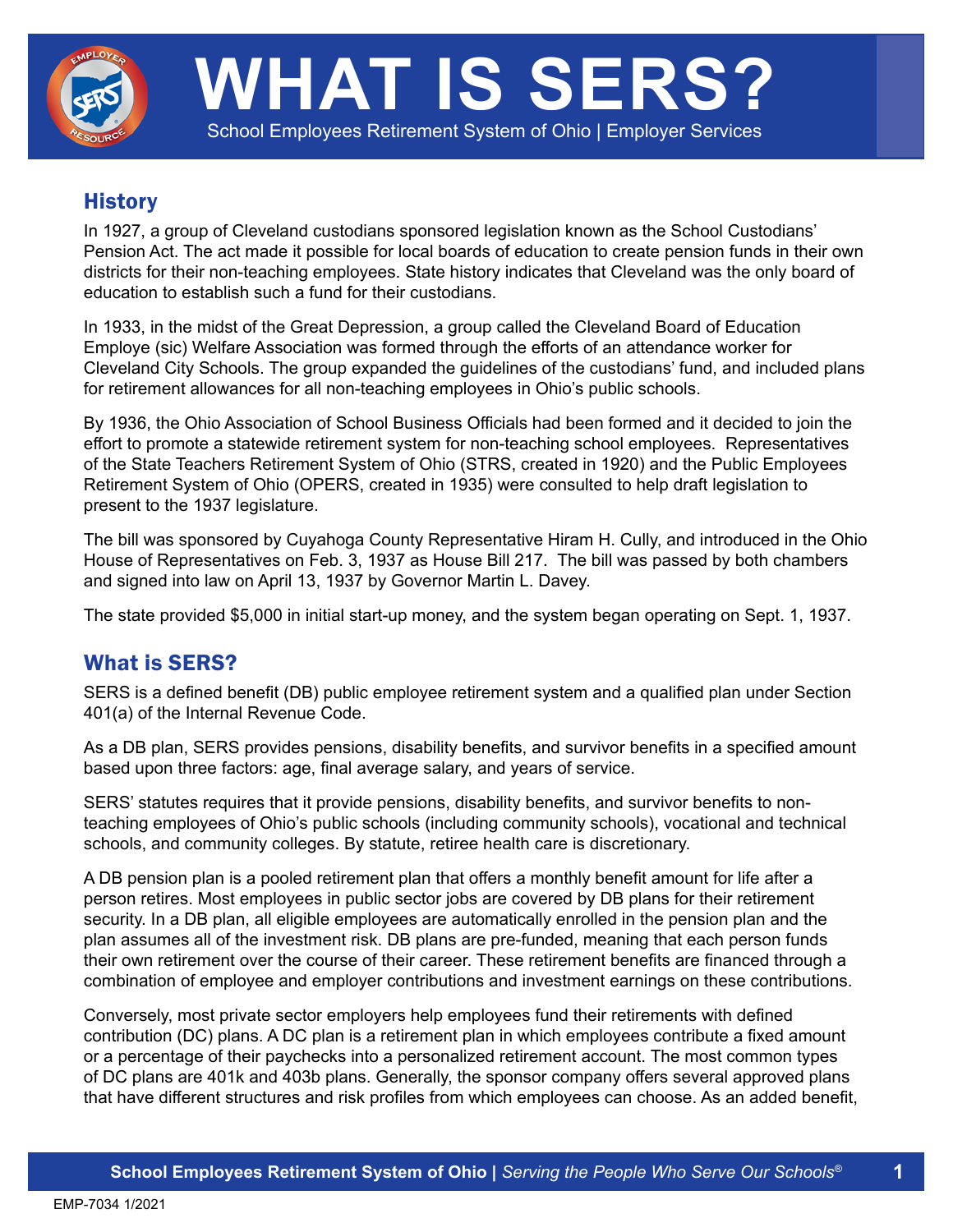the sponsor company may offer employees matching contributions up to a certain percentage of their salary. DC plans allow pre-tax dollars to be contributed while investment increases grow tax-free until withdrawals begin after age 59-1/2. Unlike DB plans, employees with access to DC plans are not required to participate in them and the retirement benefits of a DC plan are not fixed or predetermined. Each employee's benefit at retirement depends on the performance of the investment account and the amounts contributed to the DC plan.

# Ohio Public Employees Do Not Pay into Social Security

Ohio is classified as a non-Social Security state. This means that public employees do not pay into Social Security while employed in their public jobs and do not earn qualified service toward Social Security benefits.

Because Ohio's public employees do not have access to Social Security's safety net, Ohio's DB plans are required to provide retirement benefits that meet or exceed those of old age Social Security to maintain their FICA-replacement plan status.

Nationwide, 25% of public sector workers, approximately 5 million workers, are not covered by Social Security and the majority of those workers reside in 15 states: Alaska, California, Colorado, Connecticut, Georgia (certain local governments), Illinois, Louisiana, Kentucky (certain local governments), Maine, Massachusetts, Missouri, Nevada, Ohio, Rhode Island, and Texas. Ohio is one of only two states in which fewer than 5% of state and local government employees work in positions covered by Social Security. The other is Massachusetts.

Any public employee who becomes vested in a public pension and is entitled to social security benefits due to their work history, or a spouse's work history, in the private sector will be subjected to the Windfall Elimination Policy and the Government Pension Offset penalties. Based on the amount of their public pension, any Social Security benefit they earned through their own private sector work or through the work of their spouse will be reduced or eliminated.

#### Governance

SERS' Retirement Board consists of nine members: four elected active member seats, two elected retiree seats, and three state-appointed seats one each from the Governor, State Treasurer, and Ohio General Assembly. Board members receive no compensation for their services other than the reimbursement of personal expenses.

SERS is governed by Chapter 3309 of the Ohio Revised Code and Ohio Administrative Rules.

[SERS Statutes – ORC Chapter 3309](http://codes.ohio.gov/orc/3309)

[SERS Rules – OAC Chapter 3309-1](http://codes.ohio.gov/oac/3309-1)

### Oversight and Transparency

The Ohio General Assembly established the Ohio Retirement Study Council (ORSC) to oversee the Ohio public retirement systems. The ORSC is composed of 14 members: three members of the House; three members of the Senate; three members appointed by the Governor, one representing the state, another representing local governments, and the third representing public education institutions; and the five executive directors of the state retirement systems, who are nonvoting members.

The general purpose of the ORSC is to provide legislative oversight as well as to advise and inform the state legislature on all matters relating to the benefits, funding, investment, and administration of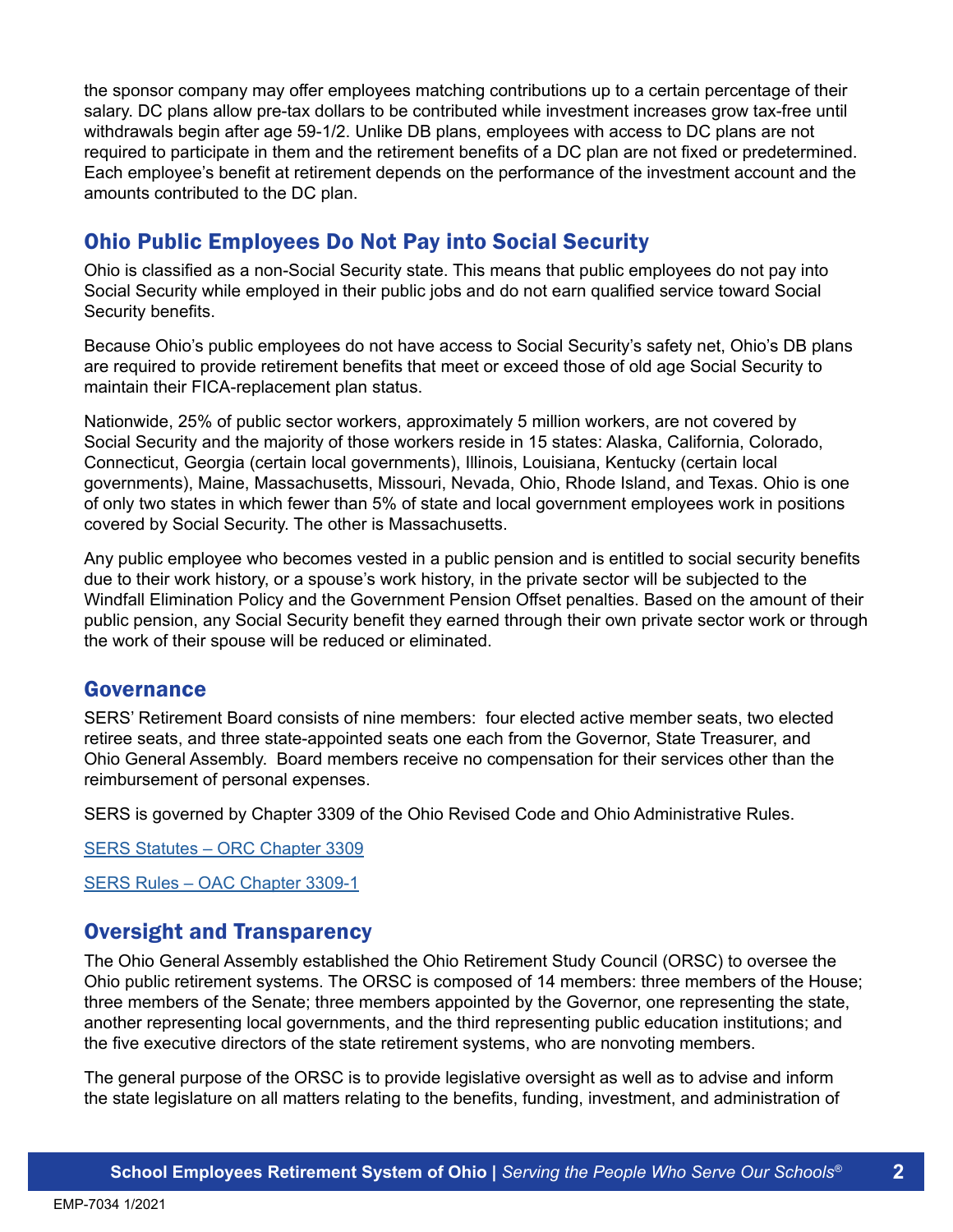the five state retirement systems in Ohio. The responsibilities of the ORSC include reviewing and recommending changes to existing state laws that govern the retirement systems, studying all proposed changes to state laws that could affect the retirement systems, independently reviewing the investment programs of the retirement systems twice each year, coordinating an independent actuarial review of each system every 10 years, conducting a fiduciary performance audit of each system every 10 years, and monitoring each system's funding annually.

This oversight is in addition to the retirement systems' annual pension valuations, annual health care valuations, annual financial audits, internal operational audits, and 5-year investment experience studies.

## Benefit Structure

#### *Age and Service Retirement*

Members who had at least 25 years of service credit on or before August 1, 2017 are eligible for retirement benefits based upon the following age and service credit schedule: age 60 with 5 years of service; age 55 with 25 years of service; or any age with 30 years of service. Members who did not have 25 years of service credit on or before August 1, 2017 are eligible at age 62 with 10 years of service; age 60 with 25 years of service; or age 57 with 30 years of service.

#### *Reemployed Retirees*

Retirees of any of the five state retirement systems must contribute to SERS if they are reemployed in a non-certificated position in the public schools. These contributions are credited to a separate money purchase annuity payable at age 65 in either monthly payments (if the monthly amount is \$25 or more) or in a lump sum. A refund of the reemployed retiree's contributions, without employer contributions or interest, is available for those who stop working before age 65.

Reemployed retirees are sometimes referred to as "double-dippers" because they receive their pension and a paycheck from a public employer at the same time. Once a person meets SERS' age and service requirements to retire, they can apply for their pension. Sometimes locking in lower pension amount at an earlier age is better than working longer for a higher pension amount. Generally, most of the reemployed retirees who receive a SERS pension become reemployed in a similar position with another school or take an unrelated part-time position such as a substitute bus driver. The advantages of rehiring a retiree is that they can hire highly skilled people often at a lower salary.

#### *Disability*

To be eligible to apply for disability a member must have at least five years of total service credit and submit their application within two years of working in a SERS covered position. The basis of the disability application must have existed while they were still employed by a school.

Members whose disability was granted on or after January 7, 2013, are considered to be on administrative leave from their school employment for three to five years depending on the details of their disability. If their disability is terminated while they are still on administrative leave, even if they had resigned from their school job, the school employer is required to take the individual back in the same or a similar position. During the three-to-five-year period when they are on administrative leave, their eligibility for disability continues as long as they are disabled from their last school job. At the end of this period, their continued eligibility for disability depends on whether they are disabled from "Any Occupation" as defined in SERS' laws.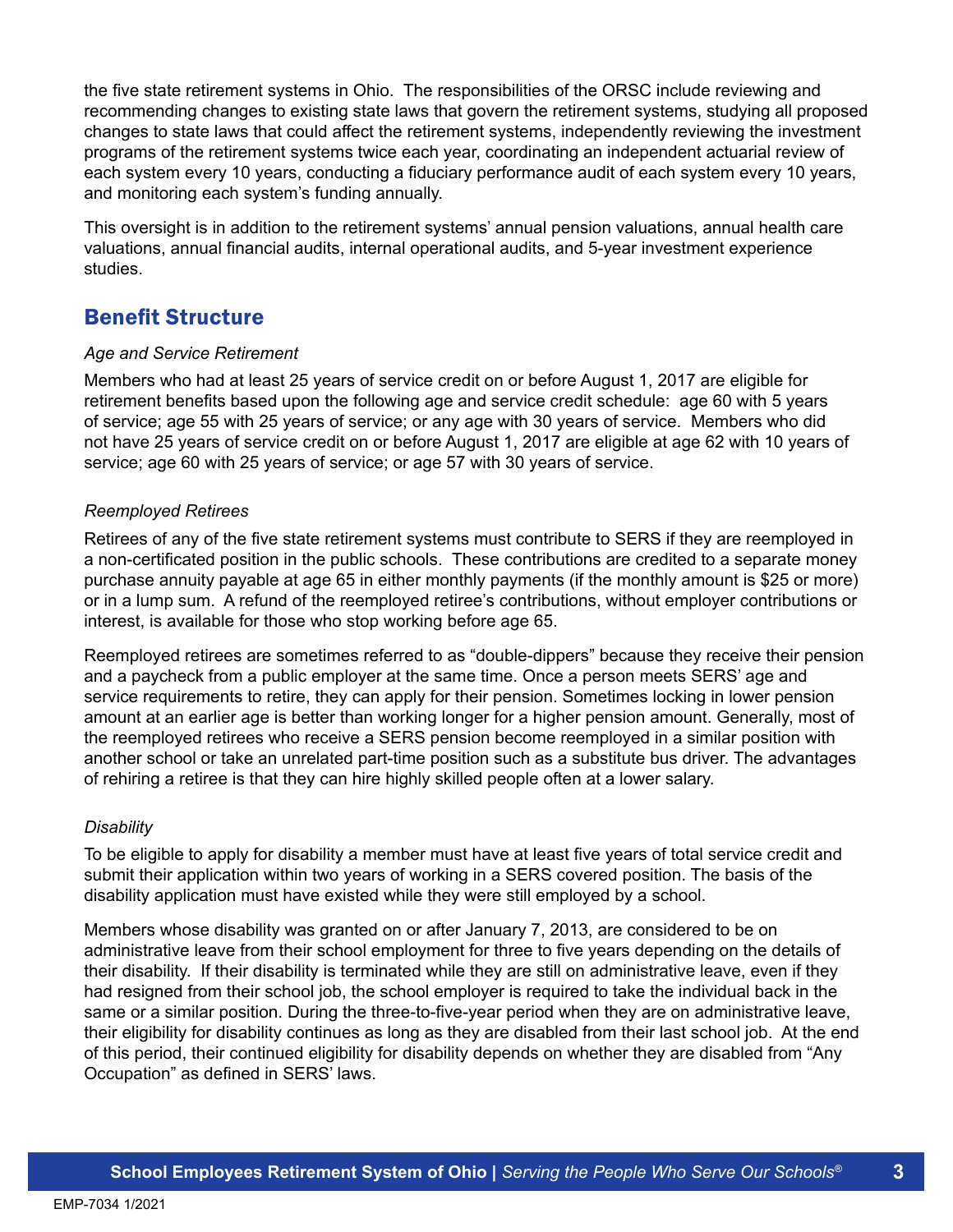# Employers

All K-12 public schools, including community schools, are contributing employers. In addition, the system serves 13 community and technical colleges and Akron University\*, bringing the total number of contributing employers to over 1,000. The current employer contribution rate is 14% of pay, plus a health care surcharge for low-wage workers which may not exceed 2% of a district's payroll, averaging 1.5% statewide.

\*New employees hired at Akron University after 9/28/2016, will be covered by the Ohio Public Employees Retirement System.

# Membership

SERS' members are individuals who work for a public or community school or school system in a non-teaching position. They range from treasurers and business administrators, including business managers, to bus drivers, custodians, administrative assistants, food service providers, and educational aides.

Employees who are not required to have a certificate or license covered under Sections 3319.22 – 3319.31 of the Ohio Revised Code and issued by the Ohio Department of Education (ODE) are SERS' members.

This also includes contract companies and their employees.

#### **Membership Breakdown**

Paragraphs (B)(1), (B)(2), and (B)(3) of section 3309.01 (B) describe three separate definitions of "employee" for SERS-covered members.

| Paragraph (B)(1)<br>"Common law" employee           | Any person "employed by a public employer" in a non-teaching<br>position that does not require a license under Ohio law                                                                                      |
|-----------------------------------------------------|--------------------------------------------------------------------------------------------------------------------------------------------------------------------------------------------------------------|
|                                                     | • Refers to an employee-employer relationship, also called a<br>"common law" employee-employer relationship                                                                                                  |
|                                                     | • Applies when the district contracts directly with an individual for<br>services                                                                                                                            |
| Paragraph (B)(2)<br>Statutory employee              | • If the person performs a "service common to the normal daily<br>operation" of a school even though the person is employed<br>and paid by one who has contracted with an employer to<br>perform the service |
|                                                     | • Applies when a school contracts with a contractor for the<br>provision of services by the employees of the contractor                                                                                      |
| Paragraph (B)(3)<br>Post secondary school employees | ■ Employees employed in a non-faculty position in a school,<br>college, or other institution - wholly controlled and managed                                                                                 |
|                                                     | - and wholly or partly supported by the state or any political<br>subdivision                                                                                                                                |

If the overall facts of the situation indicate an employer-employee relationship between you and the employee, membership in SERS is required.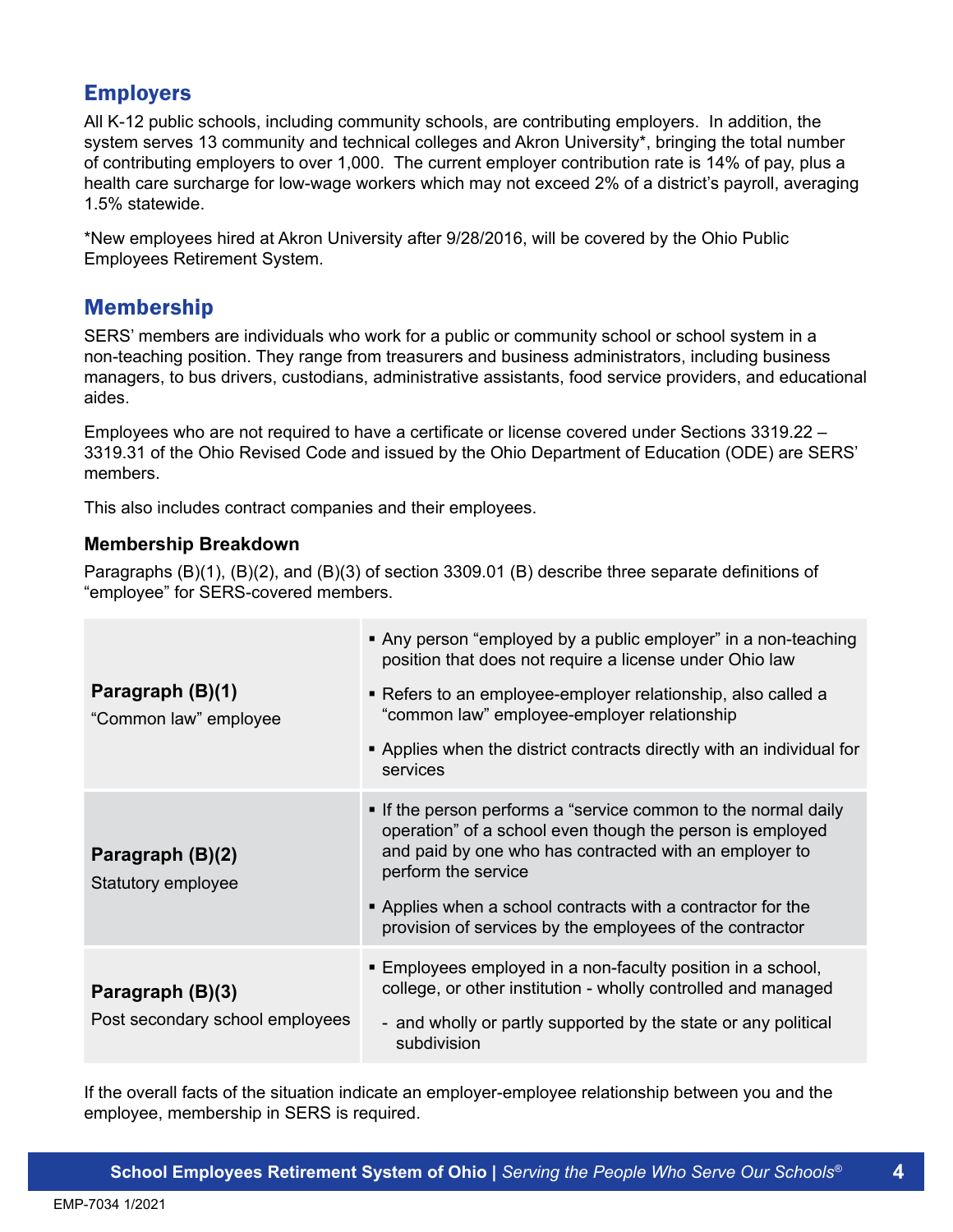# Funding

As a public retirement system in Ohio, SERS funds retirement benefits on a budget. For SERS, state law limits employer contributions to 14% of pay and employee contributions to 10% of pay. Contributions, along with investment returns on the contributions, must fund current and future benefits. Historically, 61% of funding comes from investment returns, 26% comes from employer contributions, and 12% comes from employee contributions. Ohio's public retirement systems are somewhat unique among other U.S. public systems because contribution rates are fixed in state law. Many other U.S. public systems fund their benefits on the actuarially required contribution (ARC) method in which they change their employer contributions annually to meet their normal cost funding needs. By having fixed contribution rates, employers can accurately calculate their future retirement funding costs and those costs do not rise dramatically during economic downturns.

To assist public pension systems in reporting funding progress using the same rules, the Governmental Accounting Standards Board (GASB) issues statements that must be followed during actuarial valuations. These standards address financial accounting and reporting, and are not intended to be funding policies. Recent changes to reporting of pension system liabilities in GASB Statements No. 67 and No. 68 have mandated that each public employer's proportionate share of SERS' liabilities be included on their annual financial statements. While this change makes sense for public retirement systems that use the ARC funding method, it can create confusion for pension systems like SERS that operate on a fixed contribution method. SERS is responsible for developing a funding policy to pay for pension liabilities (current and future benefits) through a combination of contributions and investment earnings. Public employers are not responsible for paying that liability.

The Great Recession (2007-2009) impacted SERS' ability to fund benefits. To get the system on more solid financial footing, SERS increased age and service levels for active members in 2012 and made changes to the cost-of-living adjustments for current and future retirees in 2018. Additionally, the Board is monitoring membership and retirement trends, investment experience, and negative cash flow (the difference between contributions received and benefits paid) to make sure SERS' financial resources continue to be available to provide a solid foundation of retirement security for all members who have earned it.

Even though health care is not a guaranteed benefit, SERS has a funding policy in place that allows employer contributions to be used to fund health care when the pension fund is at or above 70% funded.

## Financial Status

In FY2020, SERS was 71.49% funded for pensions over a 24-year period, which is within the state's 30-year funding recommendations. Since the 30-year window was implemented in 1996, SERS has always been within that standard.

## Statewide Economic Impact

In FY2020, for every \$1 in employer contributions invested in SERS' pensions, \$2.63 was returned to local economies.

In total, SERS paid out more than \$1.4 billion through pension payments and health care spending and because 93% of SERS' benefit recipients live in Ohio, more than \$1.3 billion of that stayed in the state.